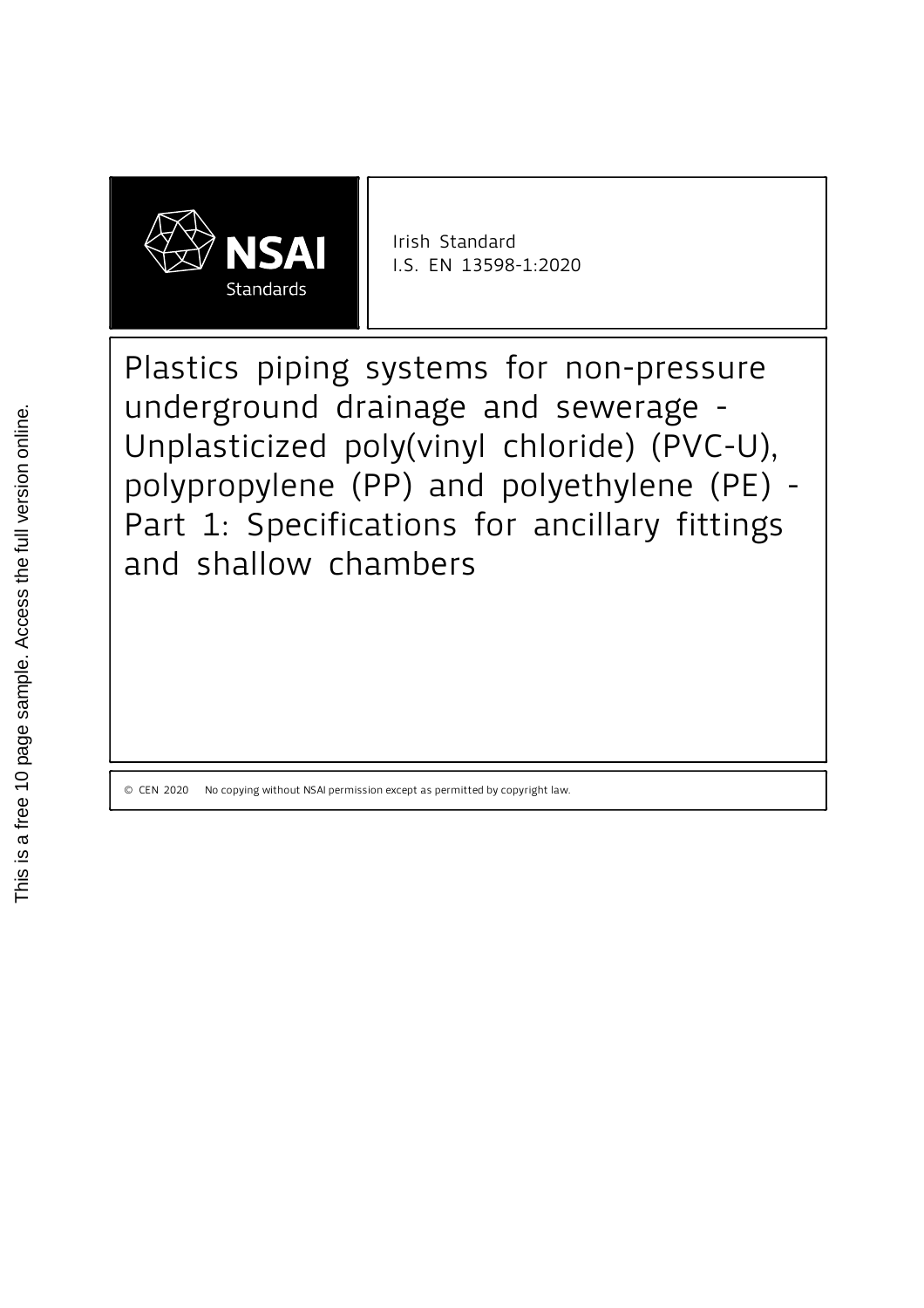#### I.S. EN 13598-1:2020

Incorporating amendments/corrigenda/National Annexes issued since publication:

The National Standards Authority of Ireland (NSAI) produces the following categories of formal documents:

I.S. xxx: Irish Standard — national specification based on the consensus of an expert panel and subject to public consultation.

S.R. xxx: Standard Recommendation - recommendation based on the consensus of an expert panel and subject to public consultation.

SWiFT xxx: A rapidly developed recommendatory document based on the consensus of the participants of an NSAI workshop.

This document replaces/revises/consolidates the NSAI adoption of the document(s) indicated on the CEN/CENELEC cover/Foreword and the following National document(s):

NOTE: The date of any NSAI previous adoption may not match the date of its original CEN/CENELEC document.

This document is based on: EN 13598-1:2020

Published: 2020-05-06

| This document was published<br>under the authority of the NSAI |          | ICS number:                               |
|----------------------------------------------------------------|----------|-------------------------------------------|
| and comes into effect on:                                      |          | 23.040.05                                 |
|                                                                |          | 23.040.20                                 |
| 2020-06-04                                                     |          | 93.030                                    |
|                                                                |          |                                           |
|                                                                |          | NOTE: If blank see CEN/CENELEC cover page |
|                                                                |          |                                           |
| NSAI                                                           |          | T+353 1 807 3800<br>Sales:                |
| 1 Swift Square,                                                |          | F+353 1 807 3838<br>T+353 1857 6730       |
| Northwood, Santry                                              |          | E standards@nsai.ie<br>F +353 1 857 6729  |
| Dublin 9                                                       | W NSALie | W standards.ie                            |
|                                                                |          |                                           |

Údarás um Chaighdeáin Náisiúnta na hÉireann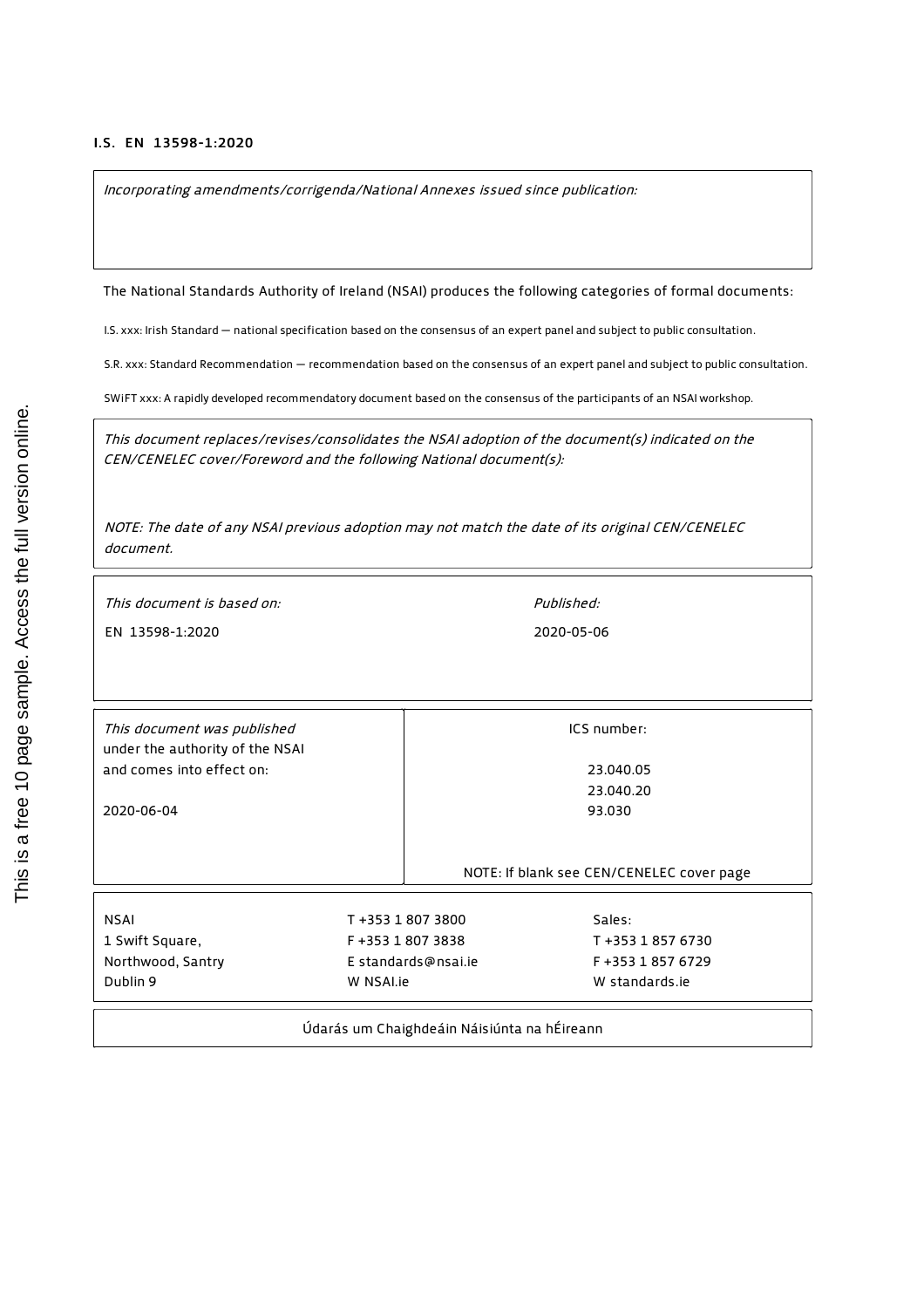### National Foreword

I.S. EN 13598-1:2020 is the adopted Irish version of the European Document EN 13598-1:2020, Plastics piping systems for non-pressure underground drainage and sewerage - Unplasticized poly(vinyl chloride) (PVC-U), polypropylene (PP) and polyethylene (PE) - Part 1: Specifications for ancillary fittings and shallow chambers

This document does not purport to include all the necessary provisions of a contract. Users are responsible for its correct application.

For relationships with other publications refer to the NSAI web store.

Compliance with this document does not of itself confer immunity from legal obligations.

In line with international standards practice the decimal point is shown as a comma (,) throughout this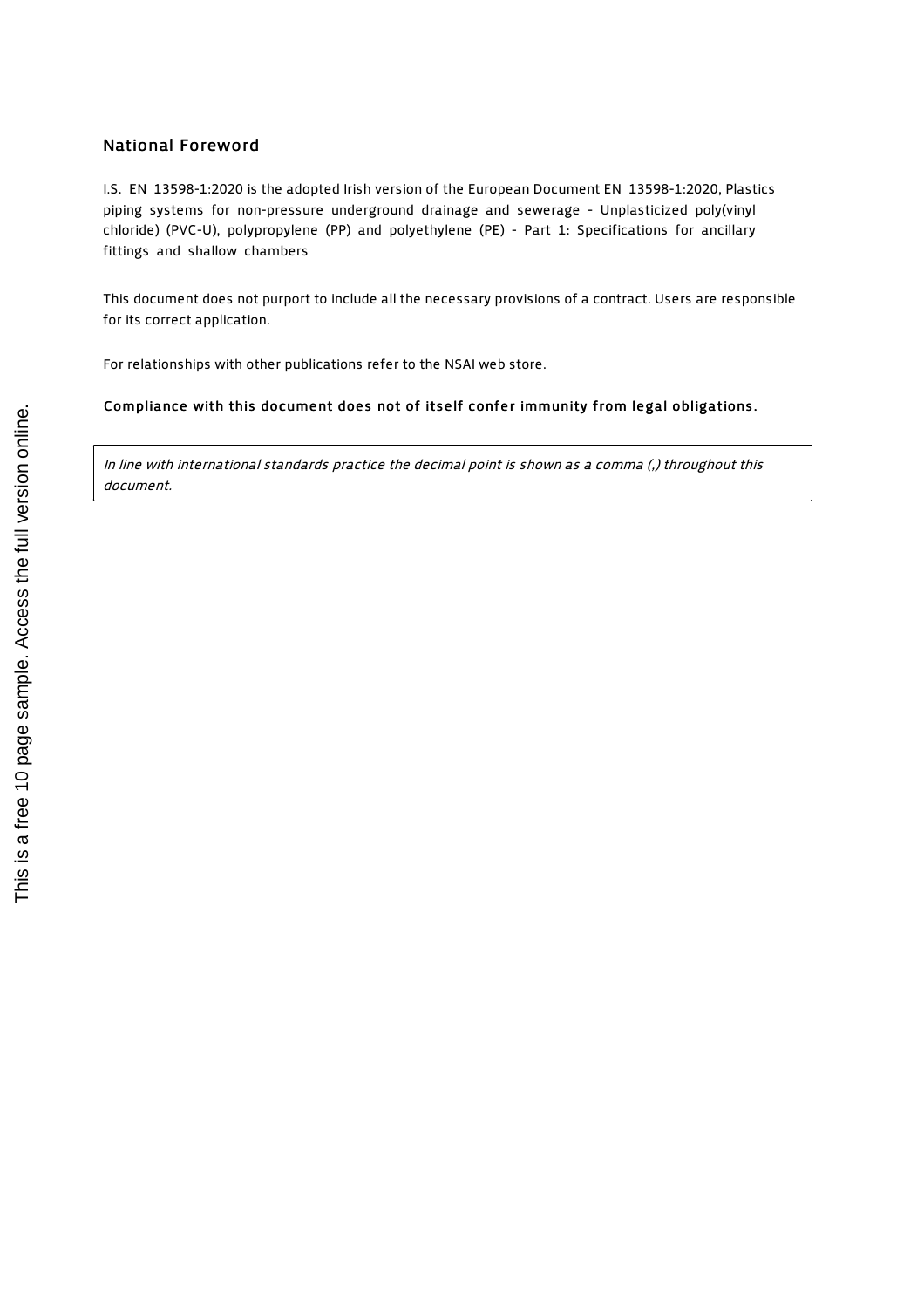This page is intentionally left blank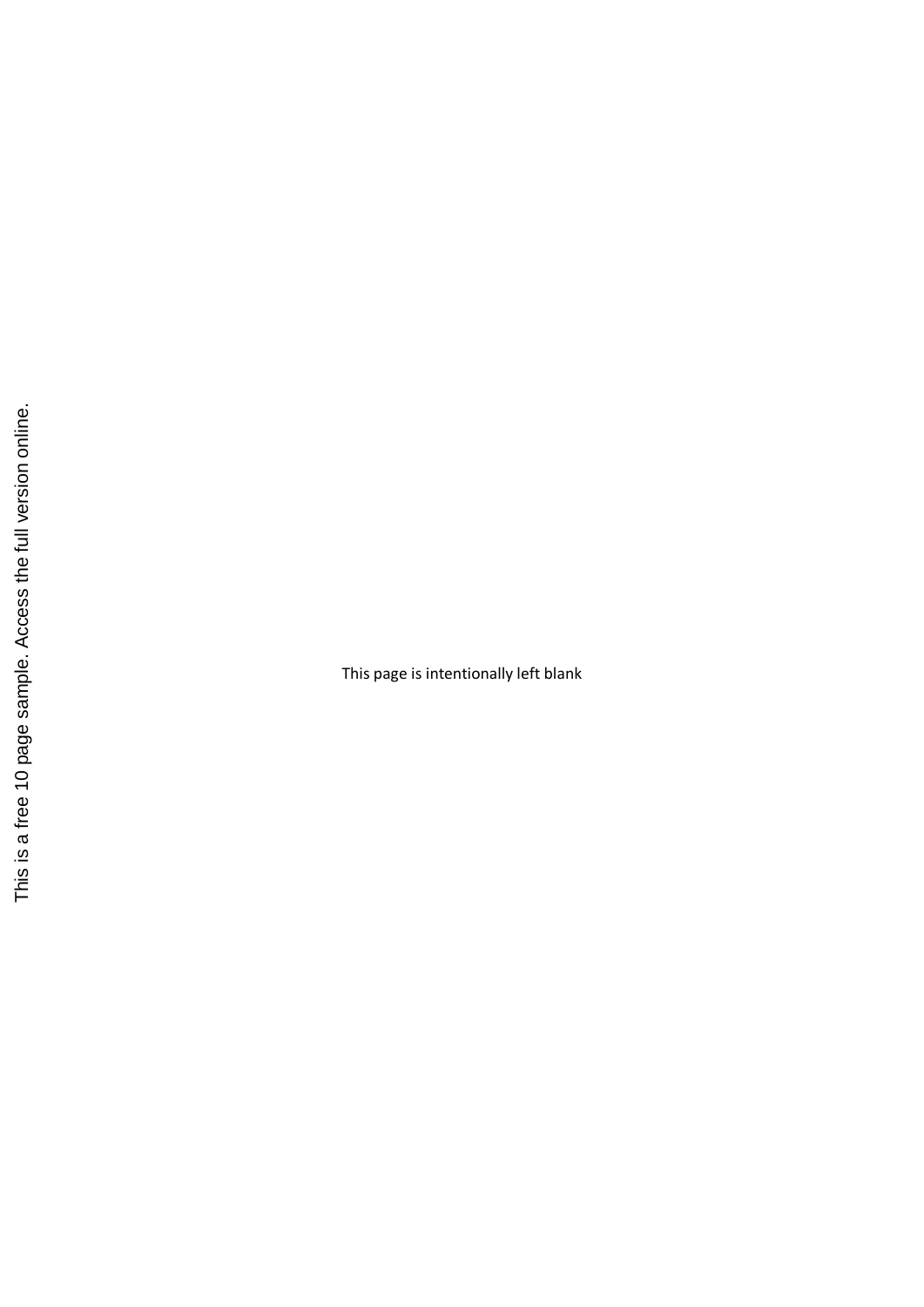#### **I.S. EN 13598-1:2020**

# EUROPEAN STANDARD NORME EUROPÉENNE EUROPÄISCHE NORM

# **EN 13598-1**

May 2020

ICS 23.040.05; 23.040.20; 93.030 Supersedes EN 13598-1:2010

English Version

## Plastics piping systems for non-pressure underground drainage and sewerage - Unplasticized poly(vinyl chloride) (PVC-U), polypropylene (PP) and polyethylene (PE) - Part 1: Specifications for ancillary fittings and shallow chambers

Systèmes de canalisations en plastique pour les branchements et les collecteurs d'assainissement enterrés sans pression - Poly(chlorure de vinyle) non plastifié (PVC-U), polypropylène (PP) et polyéthylène (PE) - Partie 1: Spécifications relatives aux raccords auxiliaires et aux boîtes d'inspection de branchement peu profondes

 Kunststoff-Rohrleitungssysteme für erdverlegte drucklose Abwasserkanäle und -leitungen - Weichmacherfreies Polyvinylchlorid (PVC-U), Polypropylen (PP) und Polyethylen (PE) - Teil 1: Anforderungen an Schächte und Zubehörteile und flache Kammern

This European Standard was approved by CEN on 14 March 2020.

CEN members are bound to comply with the CEN/CENELEC Internal Regulations which stipulate the conditions for giving this European Standard the status of a national standard without any alteration. Up-to-date lists and bibliographical references concerning such national standards may be obtained on application to the CEN-CENELEC Management Centre or to any CEN member.

This European Standard exists in three official versions (English, French, German). A version in any other language made by translation under the responsibility of a CEN member into its own language and notified to the CEN-CENELEC Management Centre has the same status as the official versions.

CEN members are the national standards bodies of Austria, Belgium, Bulgaria, Croatia, Cyprus, Czech Republic, Denmark, Estonia, Finland, France, Germany, Greece, Hungary, Iceland, Ireland, Italy, Latvia, Lithuania, Luxembourg, Malta, Netherlands, Norway, Poland, Portugal, Republic of North Macedonia, Romania, Serbia, Slovakia, Slovenia, Spain, Sweden, Switzerland, Turkey and United Kingdom.



EUROPEAN COMMITTEE FOR STANDARDIZATION COMITÉ EUROPÉEN DE NORMALISATION EUROPÄISCHES KOMITEE FÜR NORMUNG

**CEN-CENELEC Management Centre: Rue de la Science 23, B-1040 Brussels** 

Ref. No. EN 13598-1:2020 E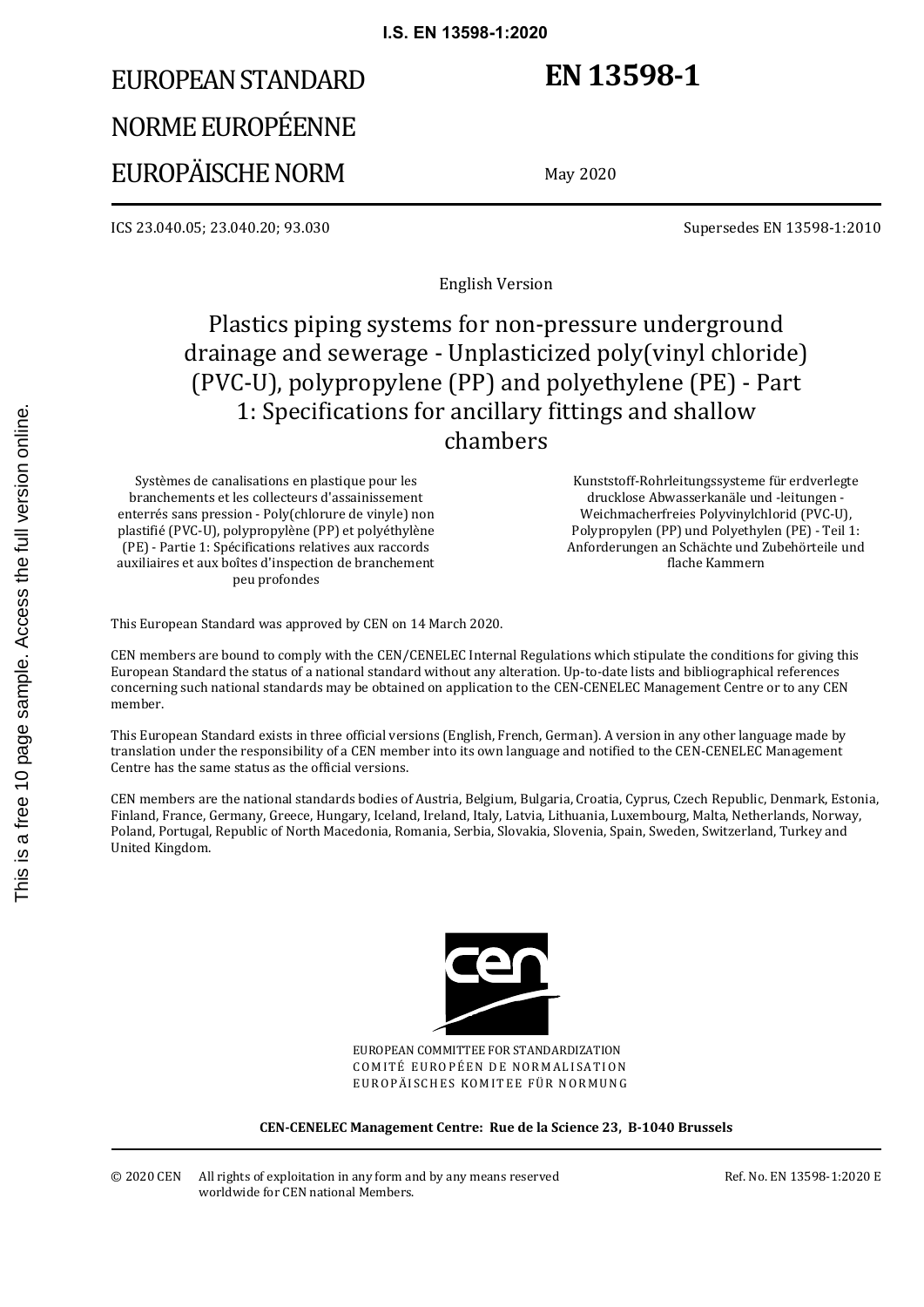# **Contents**

| 1                       |                                                                                 |  |  |
|-------------------------|---------------------------------------------------------------------------------|--|--|
| 2                       |                                                                                 |  |  |
| 3                       |                                                                                 |  |  |
| $\overline{\mathbf{4}}$ |                                                                                 |  |  |
| 4.1                     |                                                                                 |  |  |
| 4.2                     |                                                                                 |  |  |
| 5                       |                                                                                 |  |  |
| 5.1                     |                                                                                 |  |  |
| 5.2<br>5.3              |                                                                                 |  |  |
|                         |                                                                                 |  |  |
| 6<br>6.1                |                                                                                 |  |  |
| 6.2                     |                                                                                 |  |  |
| 6.3                     |                                                                                 |  |  |
| 7                       |                                                                                 |  |  |
| 7.1                     |                                                                                 |  |  |
| 7.2                     |                                                                                 |  |  |
| 7.2.1                   |                                                                                 |  |  |
| 7.2.2                   |                                                                                 |  |  |
| 7.2.3<br>7.2.4          |                                                                                 |  |  |
| 7.3                     |                                                                                 |  |  |
| 8                       |                                                                                 |  |  |
|                         |                                                                                 |  |  |
| 9<br>9.1                |                                                                                 |  |  |
| 9.2                     |                                                                                 |  |  |
| 10                      |                                                                                 |  |  |
| 11                      |                                                                                 |  |  |
| 12                      |                                                                                 |  |  |
|                         |                                                                                 |  |  |
| 13<br>13.1              |                                                                                 |  |  |
| 13.2                    |                                                                                 |  |  |
| 13.3                    |                                                                                 |  |  |
| 13.4                    |                                                                                 |  |  |
| 13.5                    |                                                                                 |  |  |
| 13.6                    |                                                                                 |  |  |
|                         | Annex A (normative) Utilization of non-virgin material for shallow chambers  22 |  |  |
| A.1                     |                                                                                 |  |  |
| A.2                     |                                                                                 |  |  |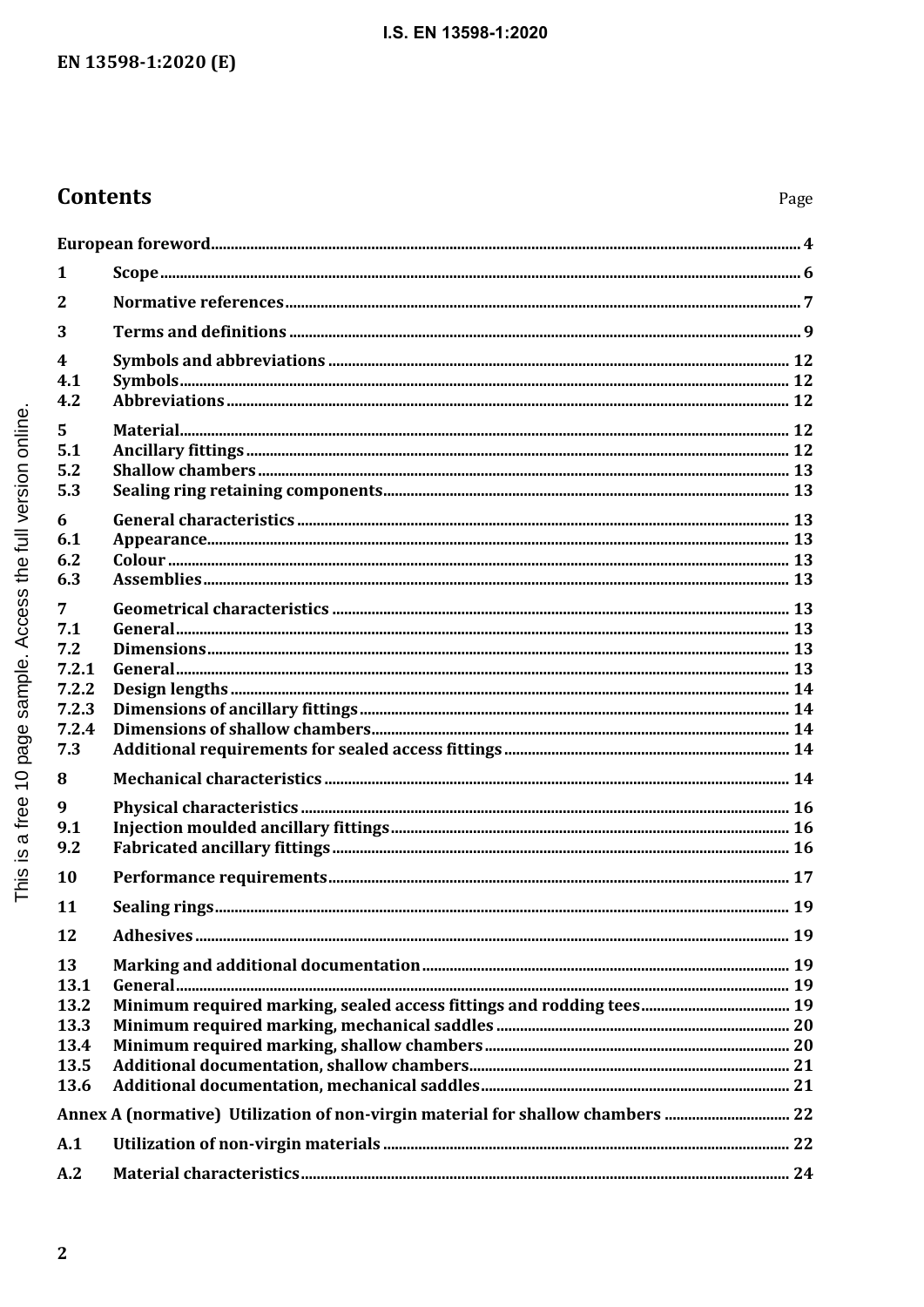| B.2 |  |  |
|-----|--|--|
|     |  |  |
|     |  |  |
|     |  |  |
|     |  |  |
|     |  |  |
|     |  |  |
|     |  |  |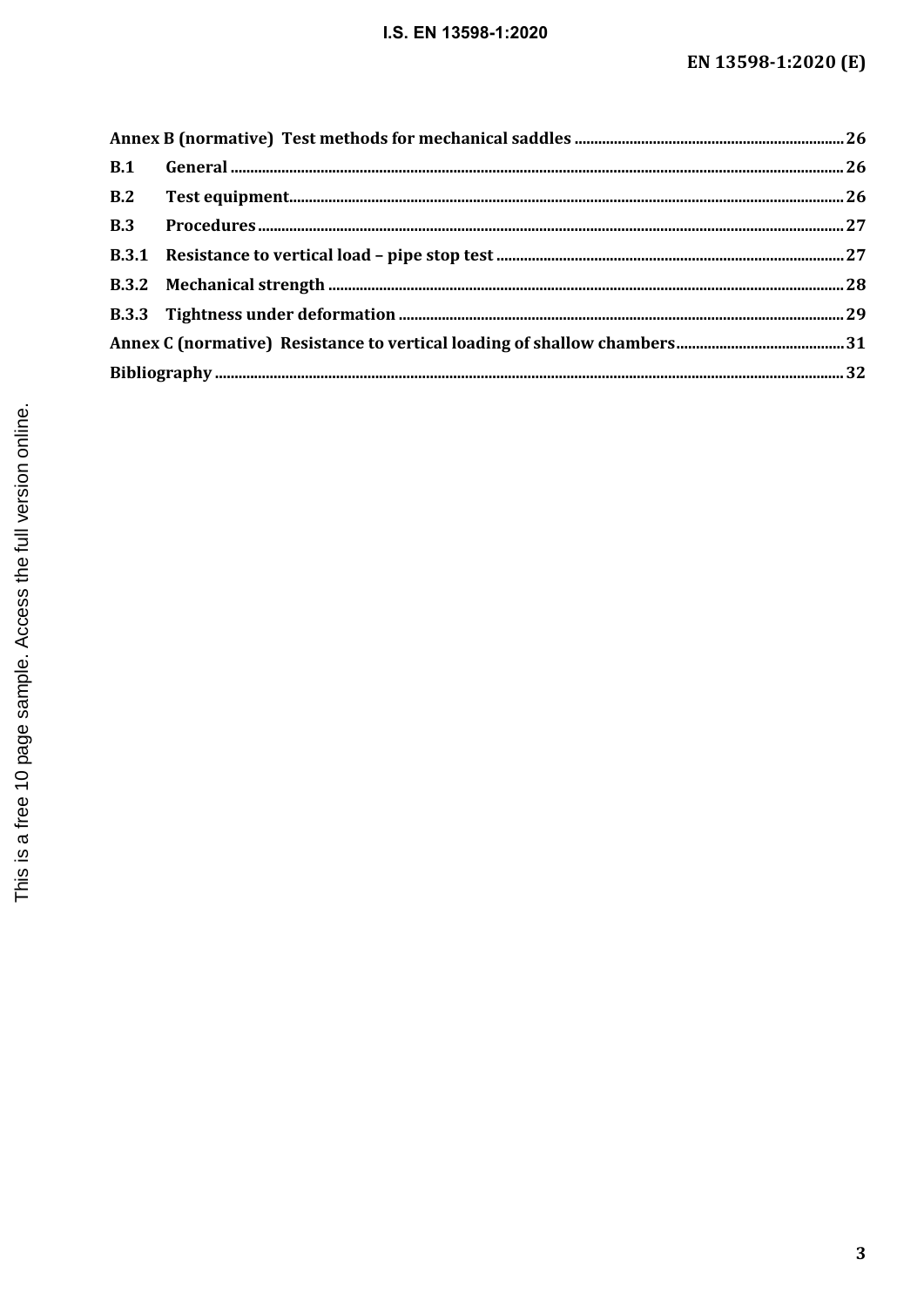### <span id="page-7-0"></span>**European foreword**

This document (EN 13598-1:2020) has been prepared by Technical Committee CEN/TC 155 "Plastics piping systems and ducting systems", the secretariat of which is held by NEN.

This European Standard shall be given the status of a national standard, either by publication of an identical text or by endorsement, at the latest by November 2020, and conflicting national standards shall be withdrawn at the latest by November 2020.

Attention is drawn to the possibility that some of the elements of this document may be the subject of patent rights. CEN shall not be held responsible for identifying any or all such patent rights.

This document supersedes EN 13598-1:2010.

Compared to the previous version, the main changes are listed below:

- 1) test methods have been updated to the latest EN ISO standards where applicable;
- 2) the scope has been amended to clarify the products covered in this part and avoid confusion with the scope of part 2;
- 3) terms and definitions have been updated and also now include the product diagrams;
- 4) dimensional requirements have been updated and clarified;
- 5) the mechanical characteristics tables have been updated;
- 6) Annex A has been updated with requirements for the utilization of non-virgin materials for shallow chambers.

This document is part of a System Standard for plastics piping systems of a particular material for a specified application. There are a number of such System Standards.

System Standards are based on the results of the work being undertaken in ISO/TC 138 "*Plastics pipes, fittings and valves for the transport of fluids*", which is a Technical Committee of the International Organization for Standardization (ISO).

They are supported by separate standards on test methods, to which references are made throughout the System Standard.

The System Standards are consistent with general standards on functional requirements and on recommended practice for installation.

EN 13598 consists of the following parts under the general title *Plastics piping systems for non-pressure underground drainage and sewerage — Unplasticized poly(vinyl chloride) (PVC-U), polypropylene (PP) and polyethylene (PE)*:

- *Part 1: Specifications for ancillary fittings and shallow chambers* (this document);
- *Part 2: Specifications for manholes and inspection chambers* (under revision);
- *Part 3: Guidance for assessment of conformity* (CEN/TS under revision).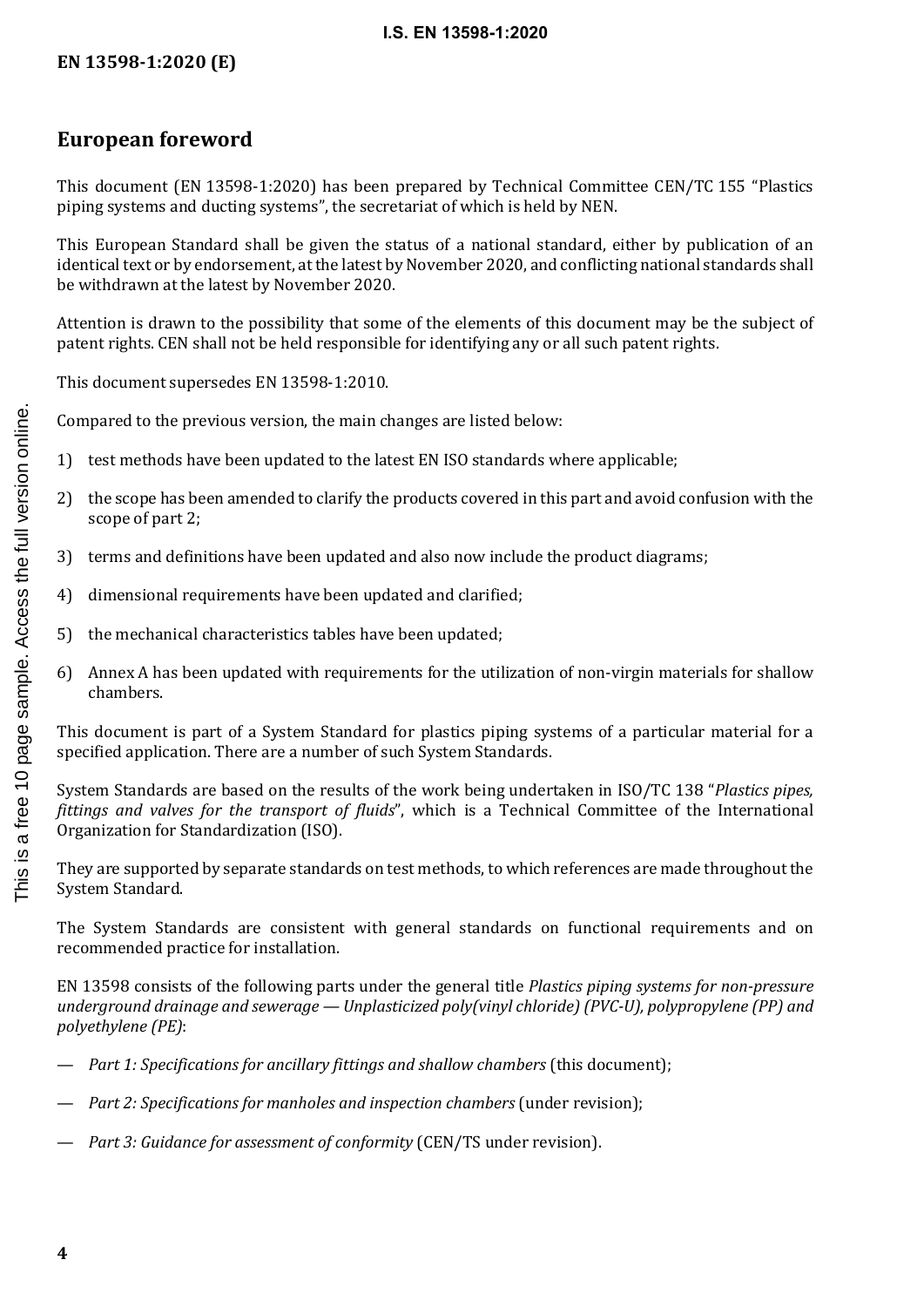According to the CEN-CENELEC Internal Regulations, the national standards organisations of the following countries are bound to implement this European Standard: Austria, Belgium, Bulgaria, Croatia, Cyprus, Czech Republic, Denmark, Estonia, Finland, France, Germany, Greece, Hungary, Iceland, Ireland, Italy, Latvia, Lithuania, Luxembourg, Malta, Netherlands, Norway, Poland, Portugal, Republic of North Macedonia, Romania, Serbia, Slovakia, Slovenia, Spain, Sweden, Switzerland, Turkey and the United Kingdom.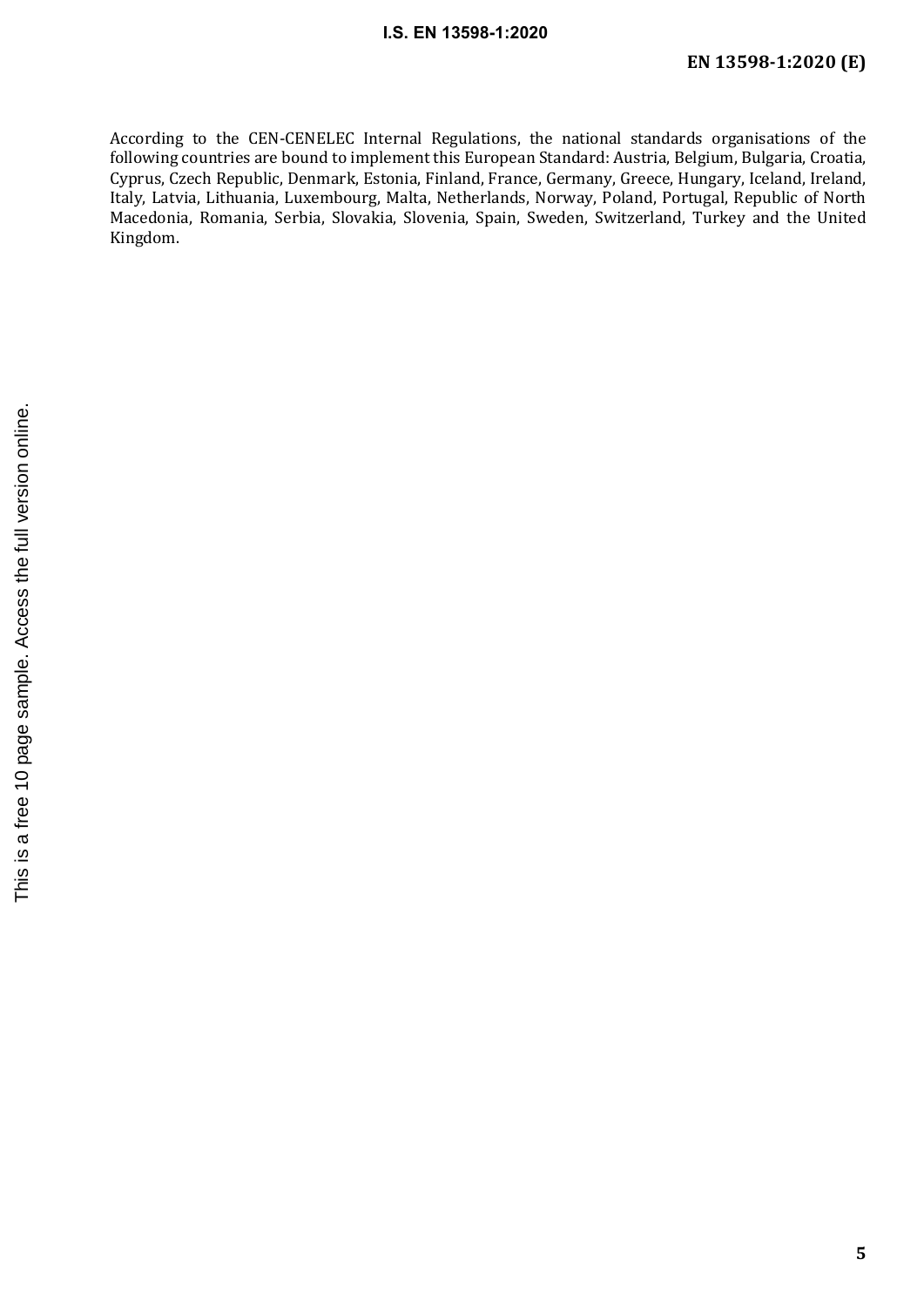### <span id="page-9-0"></span>**1 Scope**

This document specifies the definitions and requirements for ancillary fittings and shallow chambers installed underground in non-pressure drainage and sewerage systems and manufactured from unplasticized poly(vinyl chloride) (PVC-U), polypropylene (PP), polypropylene with mineral modifier (PP-MD) or polyethylene (PE) intended for use for:

- non-pressure underground drainage and sewerage outside the building structure (application area code "U"), and
- non-pressure underground drainage and sewerage for both buried in ground within the building structure (application area code "D") and outside the building structure.

This is reflected in the marking of products by "U" and "UD".

It also covers the jointing of the ancillary fittings and shallow chambers to the pipework system.

The ancillary fittings covered by this standard are the following:

- sealed access fittings;
- rodding point covers;
- rodding tees;
- mechanical saddles.

Ancillary fittings according to this document are intended for use in pedestrian areas, except rodding tees and mechanical saddles which can also be used in vehicular trafficked areas.

NOTE 1 Pedestrian areas are as defined in EN 124-1.

Ancillary fittings can be installed to a maximum depth of 6,0 m from ground level, with the exception of rodding point covers.

Shallow chambers according to this document are intended for use in private drains located in pedestrian areas above the ground water table, to a maximum depth of 2,0 m from ground level to the invert of the main channel. This document covers shallow chambers with flow profile bases, and their joints to the piping system.

NOTE 2 Manholes and inspection chambers are specified in EN 13598-2 [1].

Ancillary fittings and shallow chambers complying with this document also comply with the general requirements given in EN 476.

Ancillary fittings and shallow chambers can be manufactured by various methods e.g. injection moulding, rotational moulding, spiral winding or fabricated from components made to other standards.

NOTE 3 Products complying with this document can be used with pipes, fittings and other components conforming to any of the plastics products standards listed in Clause 2, providing their dimensions are compatible.

NOTE 4 Products complying with this document can be installed in underground applications without additional static calculation.

NOTE 5 Ancillary fittings and shallow chambers can be subject to national safety regulations and / or local provisions.